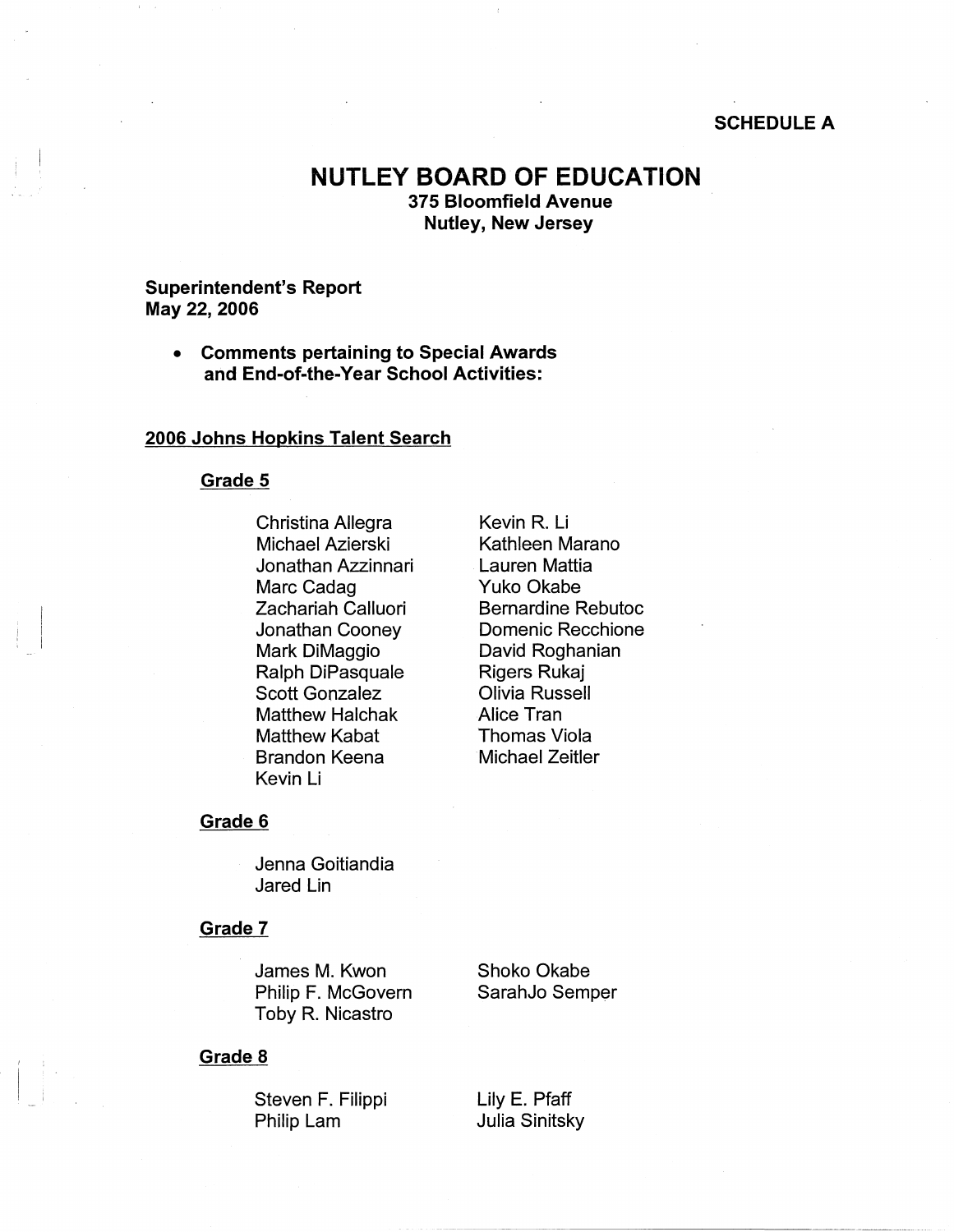## **STATE AWARD- INVITATION TO CTY AWARDS CEREMONY**

SarahJo Semper

## **North Central New Jersey Division of Mathcounts Competition**

Karl Gilbert Tony Huang Paul Lee

Sean Maroldi Peter Oh **Achal Shah** 

# **MR. CIRO VIOLANTE, WORLD LANGUAGE COORDINATOR WILL BE HONORING STUDENTS FOR THE WORLD LANGUAGE ACADEMIC AWARDS FOR LATIN AND ITALIAN**

# • **Comments pertaining to Winter Sports Special Awards:**

#### **GIRLS BASKETBALL**

Gabrielle Isabella -1<sup>st</sup> Team NNJIL 2005/2006

## **BOYS BASKETBALL**

| Kumar Davis | -1 <sup>st</sup> Team NNJIL |
|-------------|-----------------------------|
| 2005/2006   |                             |

Robert Bonora -1<sup>st</sup> Team NNJIL 2005/2006

### **ICE HOCKEY**

| Erik Perdon | -1 <sup>st</sup> Team NJIHL |  |
|-------------|-----------------------------|--|
| 2005/2006   | -NorthWhite Division        |  |

#### **BOWLING**

 $\vert$ i Matthew Gallo -1<sup>st</sup> Team NNJIL 2005/2006

Michael DeMunno -1<sup>st</sup> Team NNJIL 2005/2006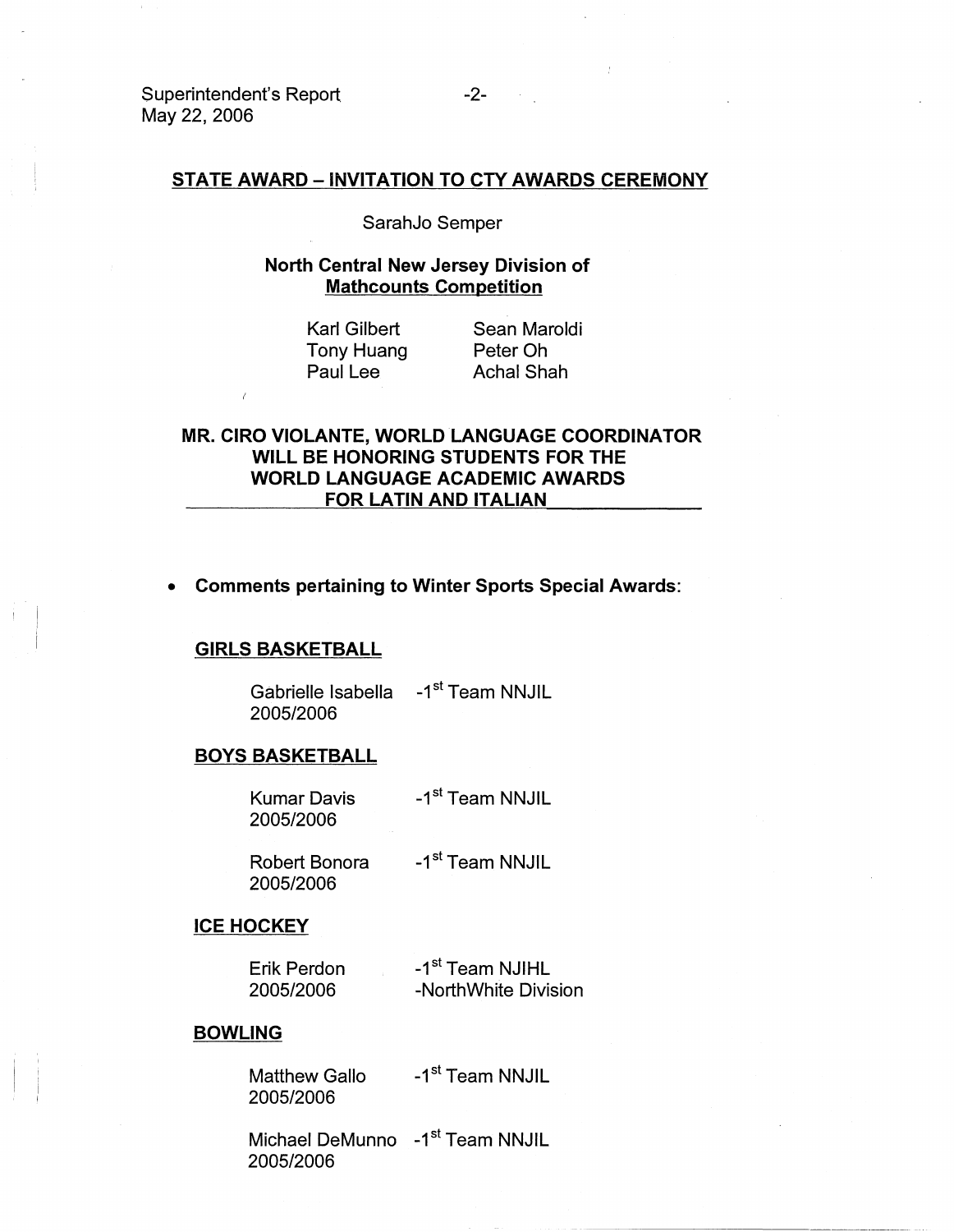Superintendent's Report May 22, 2006

Kristen Schallis 2005/2006 -1<sup>st</sup> Team NNJIL

Bernadette Espiritu -1<sup>st</sup> Team NNJIL 2005/2006

# **NUTLEY HIGH SCHOOL - 2005/2006 GIRLS BOWLING TEAM NNJIL Champions**

#### **Head Coach - Mr. George Ackerman**

Kimberly Domantay Bernadette Espiritu Alyssa Flaherty Lauren Marchese Alexandra Matos-Faro Nikita Penett Marie Rosamilia Kristen Schallis Kathrin Tofil

# **NUTLEY HIGH SCHOOL - 2005/2006 BOWLING TEAM ESSEX COUNTY CHAMPIONS**

### **Head Coach - Mr. George Ackerman**

Christopher Costa Michael DeMunno Kimberly Domantay Bernadette Espiritu Alyssa Flaherty James Gaccione Matthew Gallo Michael Georgetti Michael Holler Lauren Marchese

Alexandra Matos-Faro Stephen Mliczek Daniel Penett Nikita Penett John Reciniello Marie Rosamilia Kristen Schallis Benjamin Sowizral Kathrin Tofil

#### **WRESTLING**

Matthew McQuillen -1<sup>st</sup> Team NNJIL 2005/2006

2005/2006

Bokole Braun -1<sup>st</sup> Team NNJIL

Hye-Chun Gehring -1<sup>st</sup> Team NNJIL 2005/2006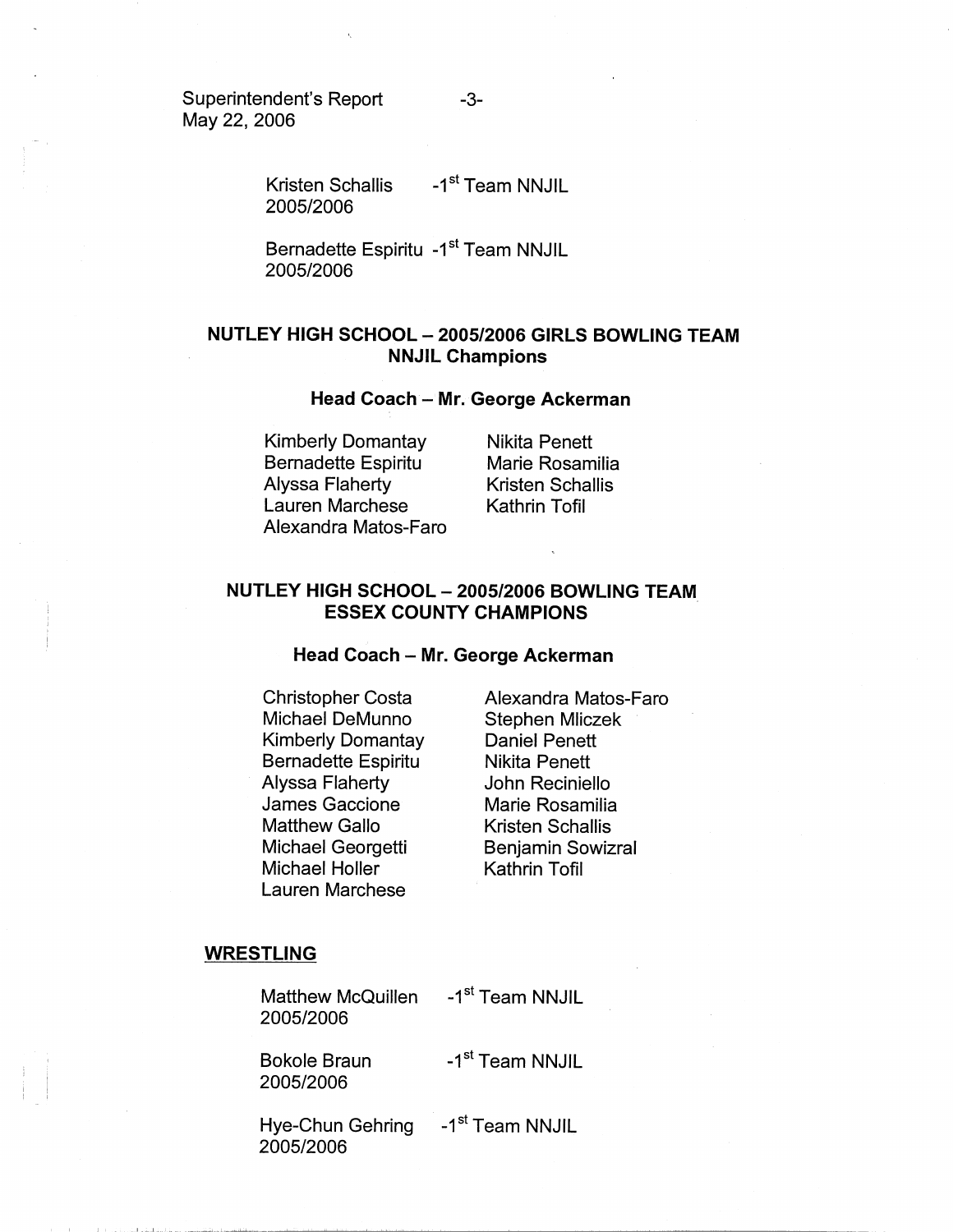Superintendent's Report May 22, 2006

> Louie Ritacco 2005/2006 -1<sup>st</sup> Team NNJIL  $-1<sup>st</sup>$  Team - All County

Anthony Maurillo 2005/2006

-1<sup>st</sup> Team NNJIL

# **NUTLEY HIGH SCHOOL - 2005/2006 WRESTLING TEAM NNJIL CHAMPIONS**

## **Head Coach - Mr. Carmen LoRe Assistant Coaches: Patrick Algieri/Luke Cardinale**

Steven Bellog Bokole Braun David Canubida Anthony Cifelli Craig D' Amato Dean Diaz Michael Esposito Garry Furnari Hye-Chun Gehring Jordan Gonzalez Robert Lubertazzi Anthony Luzzi Anthony Maurillo

Dominic Maurillo Vincent Maurillo Matthew McCann Matthew McQuillen Matthew Murphy Adam Radice Louie Ritacco Nicholas Ritacco Michael Sceppaguercio Adam Seddiki Anwar Seddiki Daniel Thumm

## **Informational Items:**

| May $23 - 7:00$ p.m.               |
|------------------------------------|
| May 24 - 5:00 p.m.<br>$-7:00$ p.m. |
| May 25 - 7:30 p.m.                 |
| May 29 - Schools Closed            |
| June 1<br>June 2 (rain date)       |
|                                    |
|                                    |

-4-